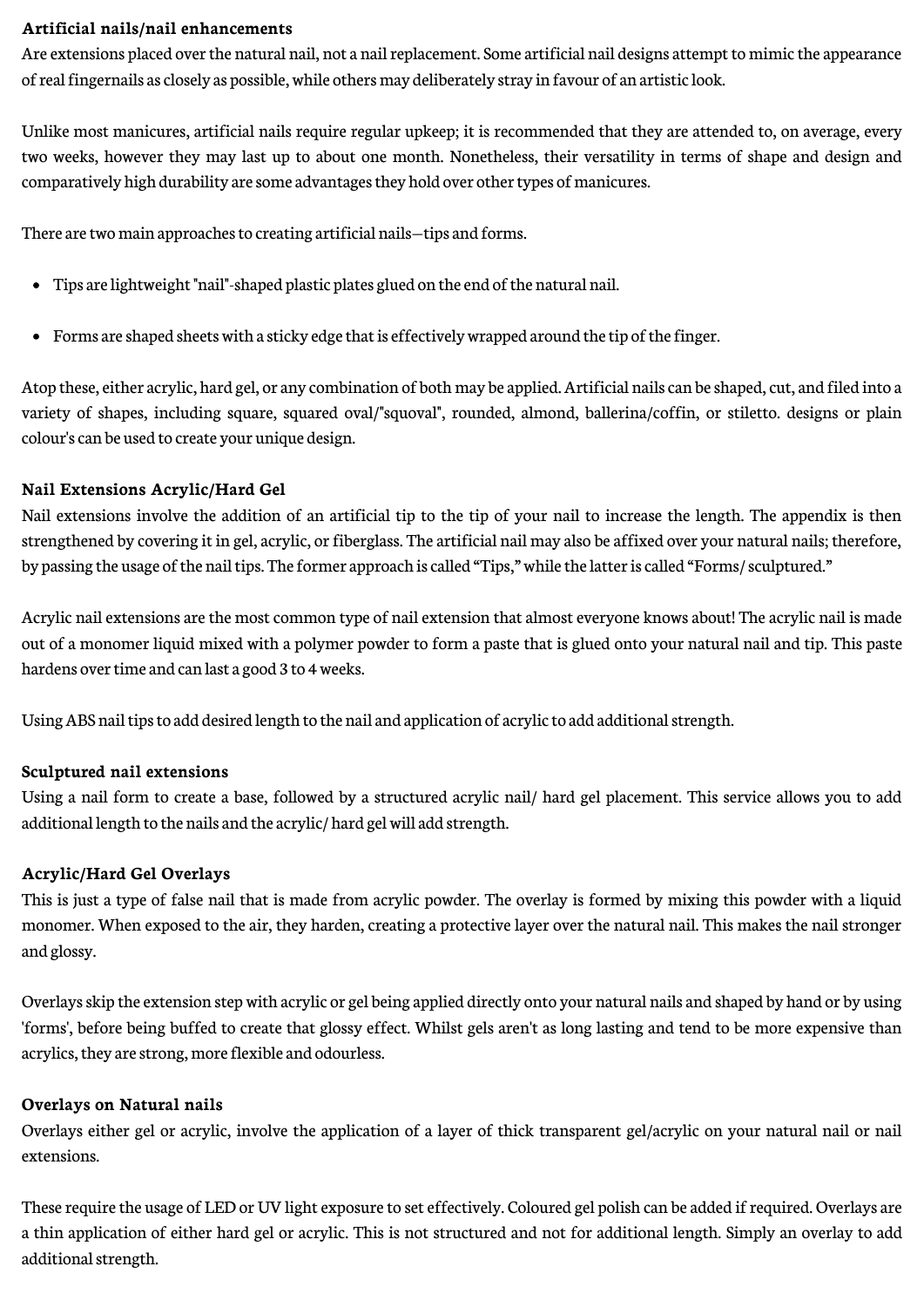### **Nail Infills**

Infills are when the natural part of your nail starts to show at the bottom of your artificial nail and you come and have that part filled in with the acrylic or gel powder instead of having all your nails taken off and re-done.

How often do I need to get my nails filling-in? We would recommend once every 2 weeks

## **Acrylic soak off & tidy**

An appointment where your Acrylic nails are carefully removed by a trained technician, either using a soak off method or an e-file, this could take up to an hour in time. The nails are then assessed for other treatments or just filed for shape and length and a protective strengthener is applied to the nails.

# **Soak off & New set**

An appointment where your Acrylic/ gel nails are carefully removed by a trained technician, either using a soak off method or an e-file, this could take up to an hour in time. The nails are then assessed for the extensions, ABS nail tips to add desired length to the nail and application of acrylic to add additional strength, or forms placed to gain desired length.

### **Hard gel removal**

In the salon the specialised technicians will use a combination of an e-file and manual hand filing to remove the hard gel safely and carefully as not to damage your natural nails.

#### **Nail repair**

This can be either an overlay of acrylic/hard gel on a natural nail, where the nail has split, or a replacement on a set of nail extensions for a single nail

#### **Nail art**

We offer hand painted designs, foils, glitter, chromes, gems and nail stamping designs, to finish your nail look. Prices will vary dependent on the required art.

#### **Nail Design**

Designs are created on the nail once polish/ gel/ Acrylic nails or gel nails have been finished. Adornments can be used crystals, gems, foils, stickers, free hand art and stamping plates, hombre acrylic flowers/build ups. Designs are made with your input to create the design you are after for the complete look.

### **Add on Gel service**

This is an add on service if you choose to have a gel polish rather than a regular varnish application after your treatment. This service will need to be added to your original appointment time unless you are already having a service which states gel application is provided.